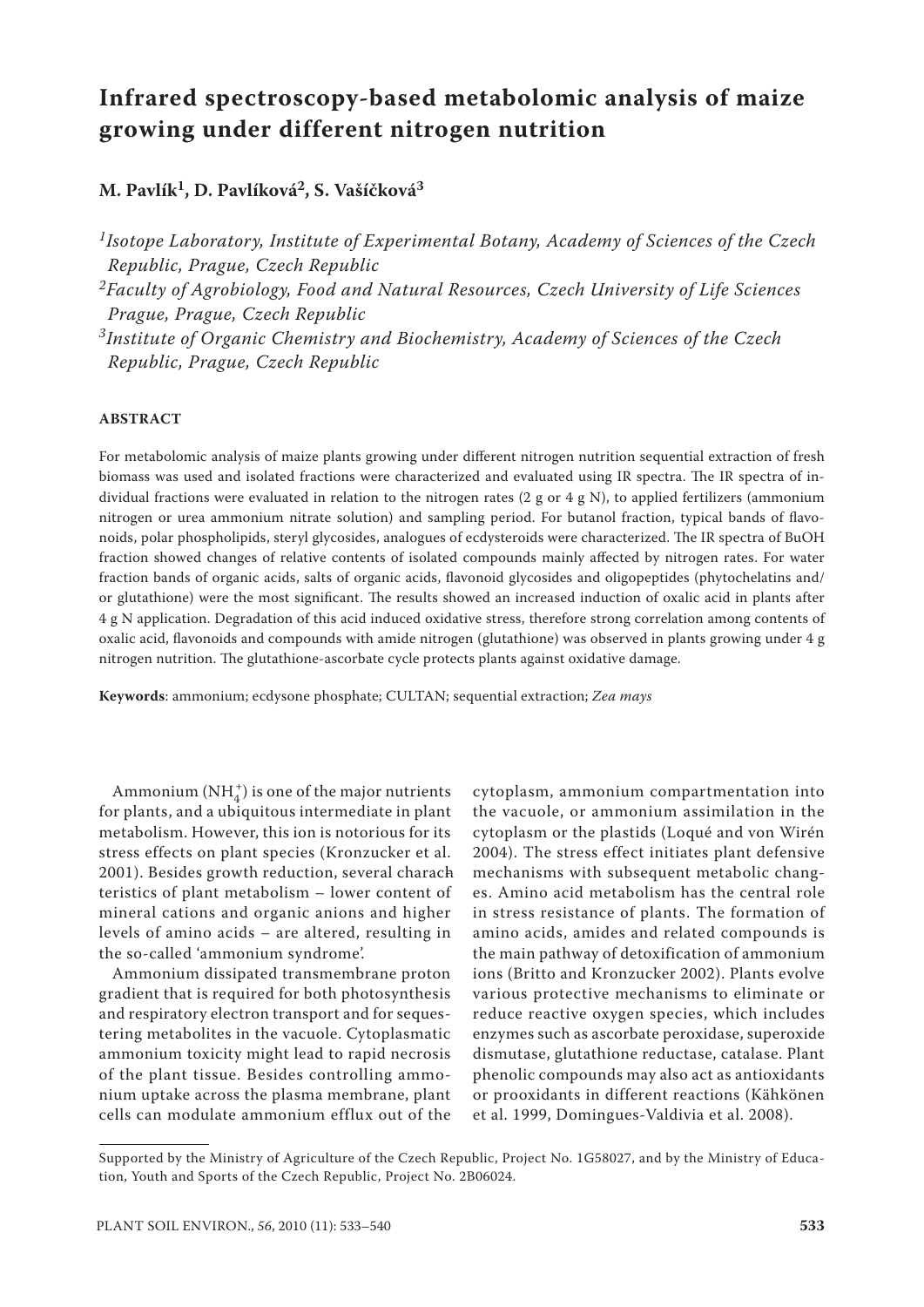Recent progress in plant biology has provided the means to tackle complex plant nutritional problems through genomic, transcriptomic, proteomic and metabolomic approaches. All these approaches enable to elucidate the functions and interactions of plant nutrients at the molecular, cellular, organ and whole-plant levels (Yan et al. 2006, Cevallos-Cevallos et al. 2009). Plant nutriomics is a new frontier of study that integrates nutritional functions at various levels with genomics, transcriptomics, proteomics and metabolomics tools of analysis. Metabolomic analyses consist of a sequence of steps including sample preparation, metabolite extraction, derivatization, metabolite separation, detection, and data treatment. Plant metabolomics uses various analytical methods, for example infrared spectroscopy (IR; Pavlíková et al. 2002). Transcriptomic and metabolomic approaches were used to study the impact of nitrogen and sulphur deficiency on N and S remobilization from senescing canopy tissues (Howarth et al. 2008), plant metabolite profiling under nutrient deprivation (Bölling and Fiehn 2005), potato tuber life cycle (Shepherd et al. 2010).

The aim of this paper is the use of IR spectra for characterization of types of compounds in isolated fractions, but also evaluation of proportions of these compounds in relation to metabolism changes after application of nitrogen fertilizers. The water and butanol fractions isolated by sequential extraction of fresh maize biomass are studied in detail, because the changes of compounds in water fraction are affected by nitrogen fertilizers (amino acids and acids of citrate cycle), while phenolic compounds and no active ecdysteroid phosphates are contained in butanol fraction.

### **MATERIAL AND METHODS**

**Plant material and cultivations**. The effect of nitrogen nutrition for maize metabolism (*Zea mays* L. of hybrid Rivaldo) was investigated in pot experiment. Chernozem soil mixture (pH<sub>KCl</sub> = 7.2,  $C_{ox} = 1.83\%$ , CEC = 258 mmol<sub>(+)</sub>/kg) was thor-

oughly mixed with N dose (2 or 4 g N per pot) applied in the form of ammonium nitrate (AN) for control treatments or was left without nitrogen for treatments with local nitrogen application. Nitrogen in the liquid form of urea ammonium nitrate (UAN) solution was applied into top soil (100 mm depth) at two points of pot 30 days after maize sowing (CULTAN method; Kozlovský et al. 2009). Each treatment was performed in five replications (Table 1). The aboveground biomass of maize was sampled after 3 and 13 days after nitrogen application. This pot experiment was described in detail by Pavlík et al. (2010a).

**Sequential extraction of maize biomass**. Sequential extraction of fresh maize biomass was conducted according to the extraction scheme shown in Figure 1. Four fractions were isolated – petrol ether, butanol, water fractions and nonextractable residues. Isolated fractions – butanol (BuOH) and water extracts were characterized using IR analyses.

Ultra-pure redistilled MeOH (Fluka), redistilled water and all chemicals (Fluka) of analytical grade (p.a.) were used for sample analyses and isolations.

**Analysis of infrared spectra and proportion evaluation of compounds contained in water and butanol fractions**. Isolated fractions were characterized using IR spectra, which were measured transmittance (%) using an IR spectrometer (Bruker IFS 88). The individual isolated fractions were pressed into KBr pellets ( $\varnothing$  10 mm; sample weight about 1 mg) under 6.86 MPa pressure, with evacuation by oil rotary vacuum pump. Method of IR analysis was described in detail by Pavlíková et al. (2005).

Typical bands of functional groups of organic compounds (flavonoids, polar phospholipids, steryl glycosides, analogues of ecdysteroids, organic acids, and salts of organic acids, oligopeptides (phytochelatins, glutathione) and flavonoid glycosides) were determined. For quantitative analysis the intensities of individual bands  $(cm<sup>-1</sup>)$  were calculated and they were divided by intensity of band finding in all treatments. These quotients were used for the relative weight comparison of analyzed substances.

| Table 1. Design of the experiment |  |
|-----------------------------------|--|
|-----------------------------------|--|

| Treatment                               | N rate (g per pot) | Application time           |
|-----------------------------------------|--------------------|----------------------------|
| Ammonium nitrate 1 (AN1)                |                    | before sowing              |
| Urea ammonium nitrate solution 1 (UAN1) |                    | 30 days after maize sowing |
| Ammonium nitrate 2 (AN2)                | 4                  | before sowing              |
| Urea ammonium nitrate solution 2 (UAN2) | 4                  | 30 days after maize sowing |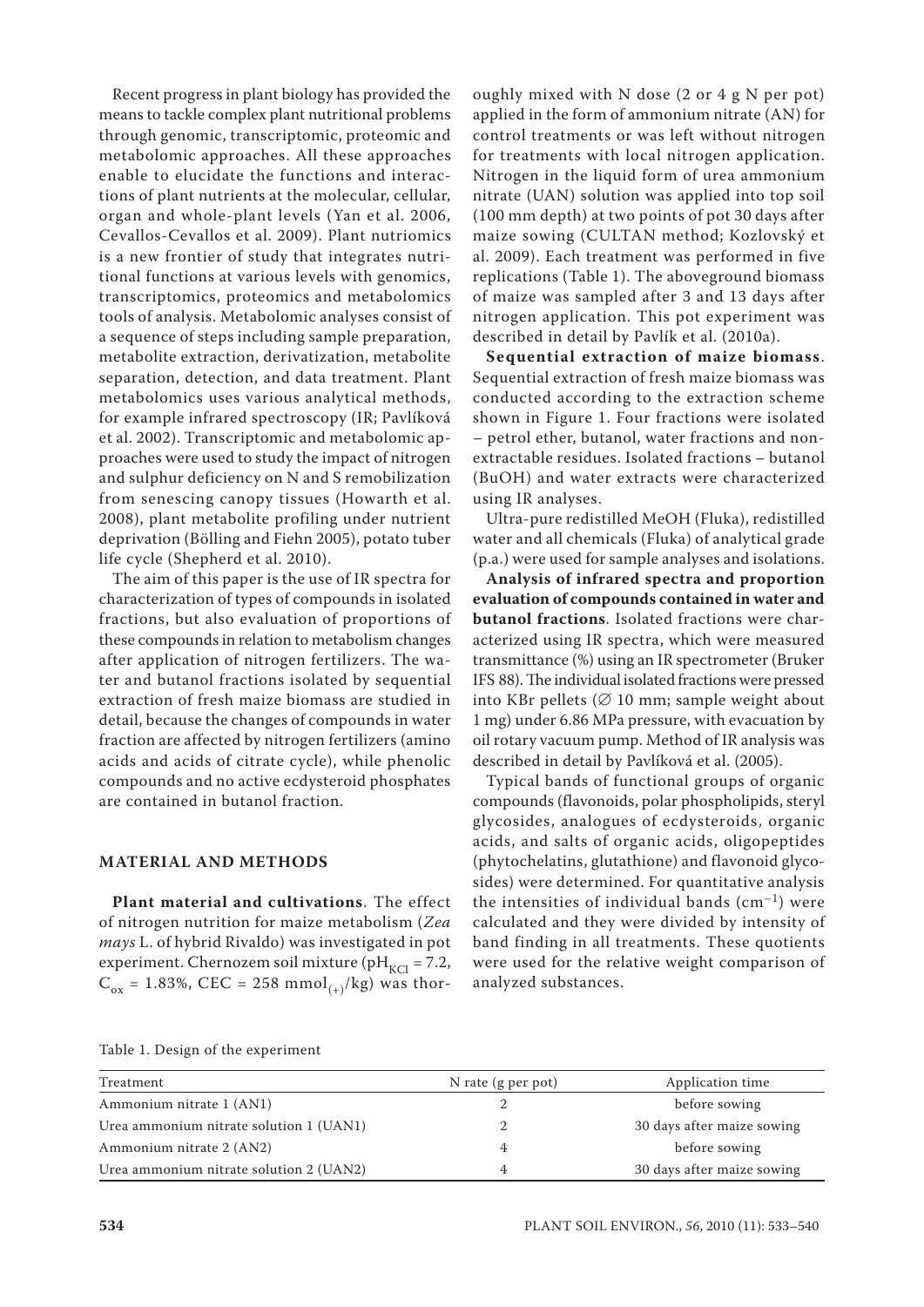

Figure 1. Sequential extraction scheme of maize aboveground biomass

The band  $v_{C=O}$  1733/cm (ester bond) was used for detection of relationship between compounds in butanol fraction [conjugated ketone – typical for analogues of ecdysteroids (CK-AE) and conjugated ketone–flavonoids (CK-F), aromatic substances–flavonoids (AS-F), glycosyl substancses–steryl glycosides (GS-SG) or CK-F and GS-SG]. Conjugated ketone bond ( $v_{C=O}$  1623/cm) in this fraction was used for detection of relationship between ester substances–polar phospholipids (ES-PPhL) and CK-AE, AS-F, GS-SG, CK-AE. For detection of relation of compounds in water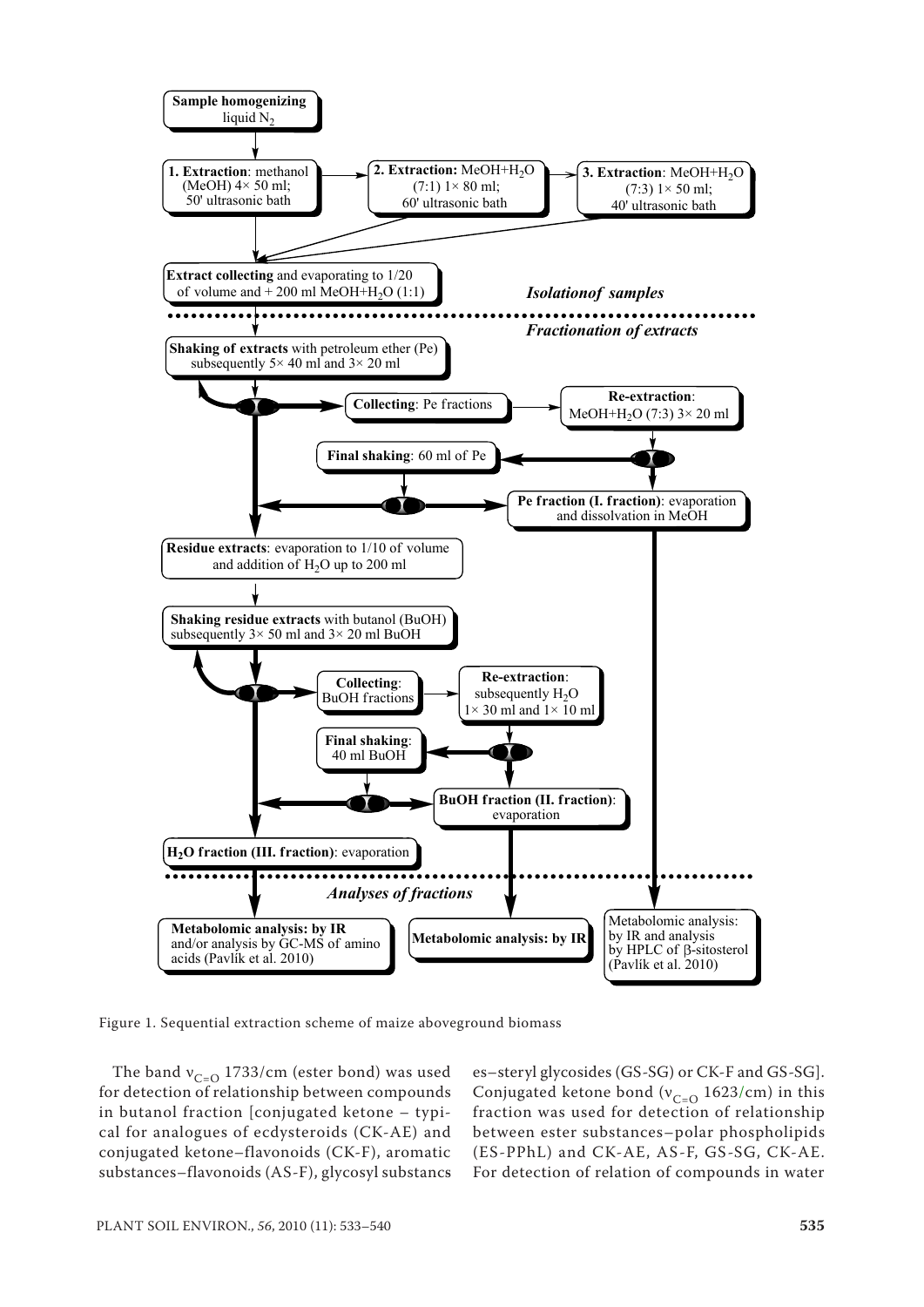| Fraction                       |      | AN1  |      | UAN1 |      | AN2  |      | UAN <sub>2</sub> |
|--------------------------------|------|------|------|------|------|------|------|------------------|
| Sampling period                |      | 2    |      | 2    |      |      |      | 2                |
| Petroleum ether                | 0.6  | 1.5  | 3.8  | 2.0  | 2.7  | 1.7  | 2.3  | 0.8              |
| <b>BuOH</b>                    | 4.8  | 4.1  | 4.7  | 3.4  | 3.5  | 4.3  | 4.2  | 5.9              |
| $H_2O$                         | 10.2 | 11.2 | 9.4  | 10.9 | 11.0 | 11.1 | 10.1 | 10.7             |
| Non-extractable residues       | 84.3 | 83.2 | 82.1 | 83.7 | 82.7 | 82.9 | 83.4 | 82.6             |
| $\Sigma$ nonpolar fractions    | 5.5  | 5.6  | 8.5  | 5.4  | 6.2  | 6.0  | 6.5  | 6.7              |
| $\Sigma$ extractable compounds | 15.7 | 16.8 | 17.9 | 16.3 | 17.3 | 17.1 | 16.6 | 17.4             |

Table 2. The portion of isolated fractions from experimental treatments (%) and from the 1<sup>st</sup> and 2<sup>nd</sup> sampling periods

fraction [organic acids (OA) and amides, aromatic substances–flavonoids glycosides (AS-FG), salts of organic acids (SOA), or amides and conjugated ketone–flavonoids glycosides (CK-FG), AS-FG, SOA and/or CK-FG and SOA and/or AS-FG and SOA] the band  $v_{C-O}$  1052/cm (ester bond) was used.

For calculation of changes of substance different groups of linear and polynomial functions of the 2<sup>nd</sup> degree were used.

## **RESULTS AND DISCUSSION**

The content of isolated extracts from plant biomass was affected by nitrogen nutrition (Table 2). From Table 2 we can see that weights of isolated fractions – non-extractable residues and  $\Sigma$  extractable compounds – have low variation coefficient  $(V<sub>x</sub> = 0.8; 4.2$ %). The low variation was also cale culated for total extracted weights of experimental treatments. The highest variation coefficient  $(V<sub>x</sub> = 53.6%)$  was determined for petroleum ether (Pe) extract. The highest variation coefficient is given by sensitivity of plants against oxidative stress induced by  $NH<sub>4</sub><sup>+</sup>$  (Morita et al. 2004). Stress affected the contents of isolated substances – their decrease in Pe fraction and their increase in water fraction. The increased levels of amino acids contained in water fractions confirmed Pavlík et al. (2010a) and Neuberg et al. (2010). Pavlík et al. (2010a) also published differences of content of β-sitosterol and amino acids under ammonium nitrogen stress. Acetyl-CoA is starting material for biosynthesis of fatty acids, several amino acids, acids of Krebs' cycle (citrate cycle), sterols including their glycosides and phytoecdysteroids and provides a link between the substances contained in BuOH and water fractions. Lange and Ghassemian (2003) focused research on the isoprenoid biosynthetic pathway providing intermediates for the synthesis of a multitude of natural products which serve

numerous biochemical functions in plants, for example sterols, and discussed the importance of acetyl-CoA in the different pathways. Their results confirmed our findings. The high correlation between isolated fractions showed their close relationship (Table 3).

The contents of individual compounds of tested treatments differed, but reciprocal regulation of this compound metabolism existed in relation to nitrogen nutrition. This regulation can be characterized by three relations of compounds: (1) the contents of both groups of compounds are increased (direct proportion); (2) the contents of both groups of compounds are decreased (inverse proportion); (3) the contents of both groups of compounds are not significantly changed. Metabolomic analysis is a suitable method for evaluation of relationships between hundreds of compounds contained in isolated extracts (Bölling and Fiehn 2005).

Analyses of IR spectra were used for characterization of typical bands of functional groups of organic compounds in isolated extracts (Table 4). For butanol fraction typical bands of flavonoids, polar phospholipids, steryl glycosides, analogues of ecdysteroids were characterized. For water fraction bands of organic acids, salts of organic acids, flavonoid glycosides and oligopeptides (phytochelatins and/or glutathione) were the most significant.

Coefficients of determination (Tables 5 and 6) confirmed the significant nitrogen effect on biosynthesis regulation of evaluated substances. The IR spectra of individual fractions were evaluated in relation to the nitrogen rates  $(2 g or 4 g N)$ , to applied fertilizers (ammonium nitrogen or urea ammonium nitrate solution) and sampling period.

The IR spectra of BuOH fraction showed changes of relative contents of isolated compounds mainly affected by nitrogen rates and nitrogen fertilizers (Table 5). The results did not confirm a significant effect of sampling periods. Very closed linear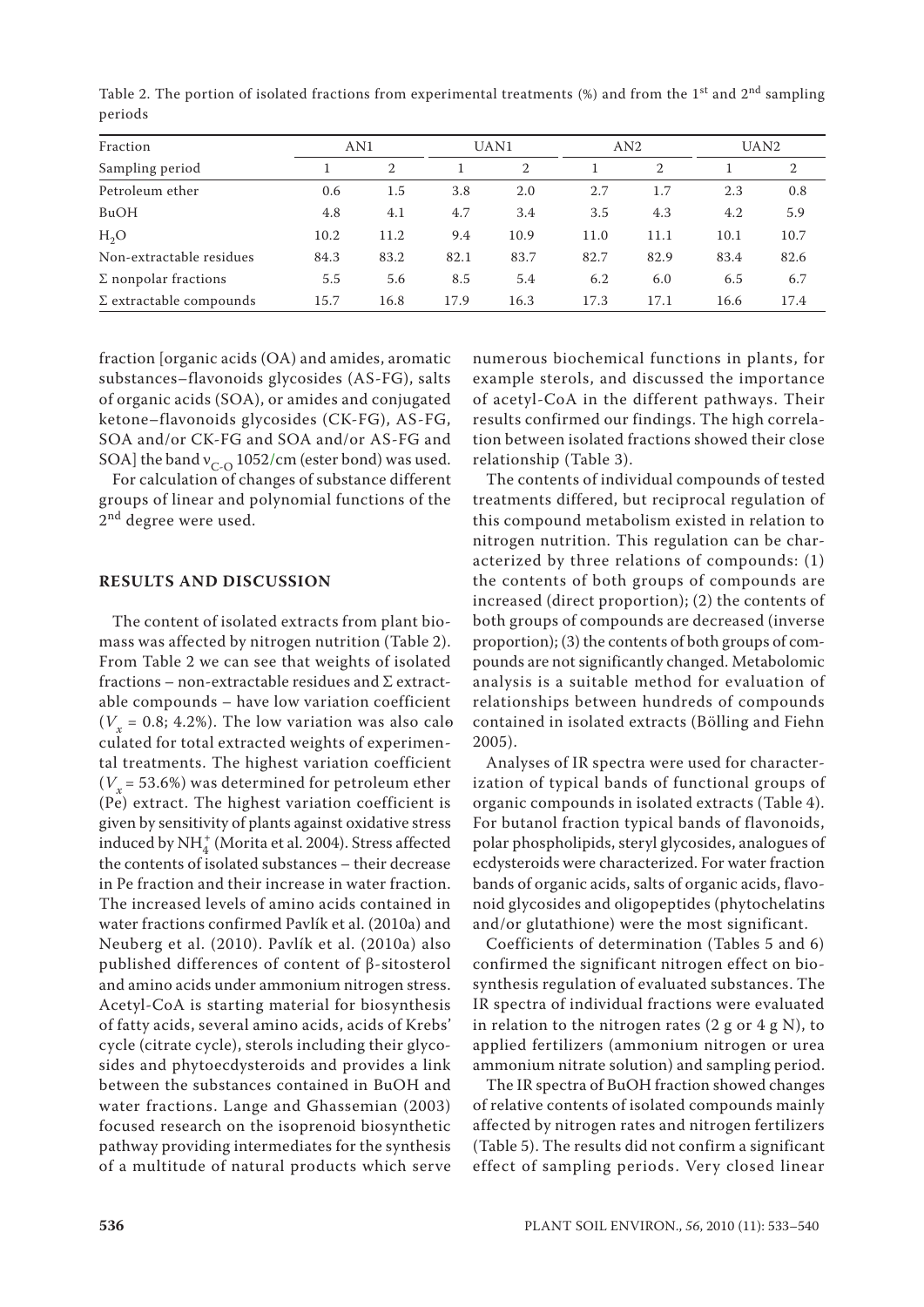Table 3. The relationship between isolated fractions of individual treatments characterised by coefficient of determination  $R^2$  using polynomial function of the 3<sup>rd</sup> degree  $(R_3^2)$ 

| Effect of                               | $R_2^2$ | Effect of                                         |        |
|-----------------------------------------|---------|---------------------------------------------------|--------|
| Pe extract on the BuOH extract          | 0.678   | BuOH extract on the Pe extract                    | $No*1$ |
| Pe extract on the $H_2O$ extract        | 0.686   | $H2O$ extract on Pe extract                       | 0.629  |
| Pe extract on the ERB <sup>*2</sup>     | 0.517   | $ERB*2$ on the Pe extract                         | 0.721  |
| $H_2O$ extract on the ERB <sup>*2</sup> | 0.592   | ERB <sup>*2</sup> on the H <sub>2</sub> O extract | 0.725  |
| NPE on the $H_2O$ extract               | 0.661   | $H2O$ extract on the NPE                          | 0.803  |
| NPE on the ERB <sup>*2</sup>            | 0.730   | $\mathrm{ERB^{*2}}$ on the NPE                    | 0.894  |

ERB – extraction residue of biomass isolated after extraction; NPE – sum of non-polar extracts (petroleum ether extract and BuOH extract); <sup>\*1</sup> coefficients of determination  $(R_3^2)$  characterising significant dependence are only published here; <sup>\*2</sup> coefficients of determination  $(R_3^2)$  are the identical for sum of extracts

correlations between contents of ecdysteroids and flavonoids  $(R^2 0.96 - 0.99)$  or polar phosphor lipids and steryl glycosides  $(R^2 0.89 - 0.91)$ , or po. lar phospholipids and analogues of ecdysteroids (*R*2 0.68–0.69) were observed in relation to nitroigen rate. A decrease of linear relation of isolated compounds was mostly observed after 4 g N rate in contrast to 2 g N. The decrease of linear dependence of flavonoids and steryl glycosides was from  $R^2$  0.72 (2 g N rate) to 0.55 (4 g N rate) or polar phospholipids and analogues of ecdysteroids from  $R^2$  0.94 to 0.82. The polynomial function of the 2nd degree showed strong dependence for both nitrogen rates, especially for 4 g N rate (Table 5).

| tanol fraction)                                                                                          |  |
|----------------------------------------------------------------------------------------------------------|--|
|                                                                                                          |  |
|                                                                                                          |  |
| -Table 4. The main groups of compounds in BuOH and H.,O fractions characterized by IR spectra (BuOH – bu |  |

| IR bands $(cm-1)$           | The main groups IR bands $(cm-1)$ of compounds in BuOH fraction                                                                                                                                                                                                                          |
|-----------------------------|------------------------------------------------------------------------------------------------------------------------------------------------------------------------------------------------------------------------------------------------------------------------------------------|
| $v_{\text{AROM}}$ 1513–1515 | <b>flavonoids</b> (secondary metabolism) and interconnected bands: $v_{C=0}$ 1622–1623 conjugated ketone<br>(flavonoids), $v_{OH}$ 3396–3417, $v_{C-O}$ 1268–1273, $\delta$ <sub>CH-arom</sub> 785–786, bands $v_{AROM}$ 1513–1515 can<br>be connected with aromatic ring of tocopherols |
| $v_{C=0}$ 1726–1733         | ester binding – polar phospholipids and interconnected bands: $v_{C_O}$ 1164–1165 ester,<br>$v_{\rm pQ}$ 984–985(sh 985); $v_{\rm p=0}$ 1268–1273, $v_{\rm CH}$ 2926–2928; $v_{\rm CH}$ 2853–2855 and<br>$\delta_{\text{(CH2)n}} n \geq 4719 - 724$                                      |
| $v_{C-O}$ 1070-1071         | steryl glycosides and interconnected bands: $v_{C_1}$ 1033 – sh 1035 (saccharide – secondary alcohol),<br>$v_{CH}$ 2926–2928; $v_{CH}$ 2853–2855, $v_{OH}$ 3396–3417                                                                                                                     |
| $v_{C=0}$ 1652              | conjugated ketone - typical for analogues of ecdysteroids; in maize for example ecdysteroid<br>phosphates – 20-hydroxyecdysone phosphate and interconnected bands $v_{C_O}$ and/or phosphate<br>1033 – sh 1035, $v_{pQ}$ 984–985 (sh 985), $v_{p=Q}$ 1268–1273                           |
| IR bands $(cm-1)$           | The main groups IR bands (cm <sup>-1</sup> ) of compounds in $H_2O$ fraction                                                                                                                                                                                                             |
| $v_{C=0}$ sh 1705-1720      | organic acids - acids of citric cycle, phenylpropanoids, oxalic, amino acids and other plant<br>organic acids, $v_{C=0}$ sh 1720–1725 probably dimeric form                                                                                                                              |
| $v_{COO}$ sh 1600-1627      | asymmetric $v_{\text{COO}}$ ; Salts of organic acids (acids of citric cycle, phenylpropanoid, oxalic, amino<br>acids and other plant organic acids) and interconnected bands: symmetric $v_{COO}$ = 1385–1405<br>(sh 1405)                                                               |
| $v_{C=0}$ sh 1665-1680      | amides – band of $v_{C=0}$ is characterized as Amide I – oligopeptides: for example phytochelatins,<br>glutathione                                                                                                                                                                       |
| $v_{\text{AROM}}$ 1510-1515 | secondary metabolism of polar compounds of phenylpropanoid metabolism (for example polar<br><b>flavonoid glycosides</b> ) and interconnected bands: $v_{C_1}$ 1070 (sh 1070), $v_{C_2}$ 1052–1054,<br>$v_{C=0}$ 1620–1630 conjugated ketone (flavonoids), $v_{OH,NH}$ 3401–3417          |

sh – shoulder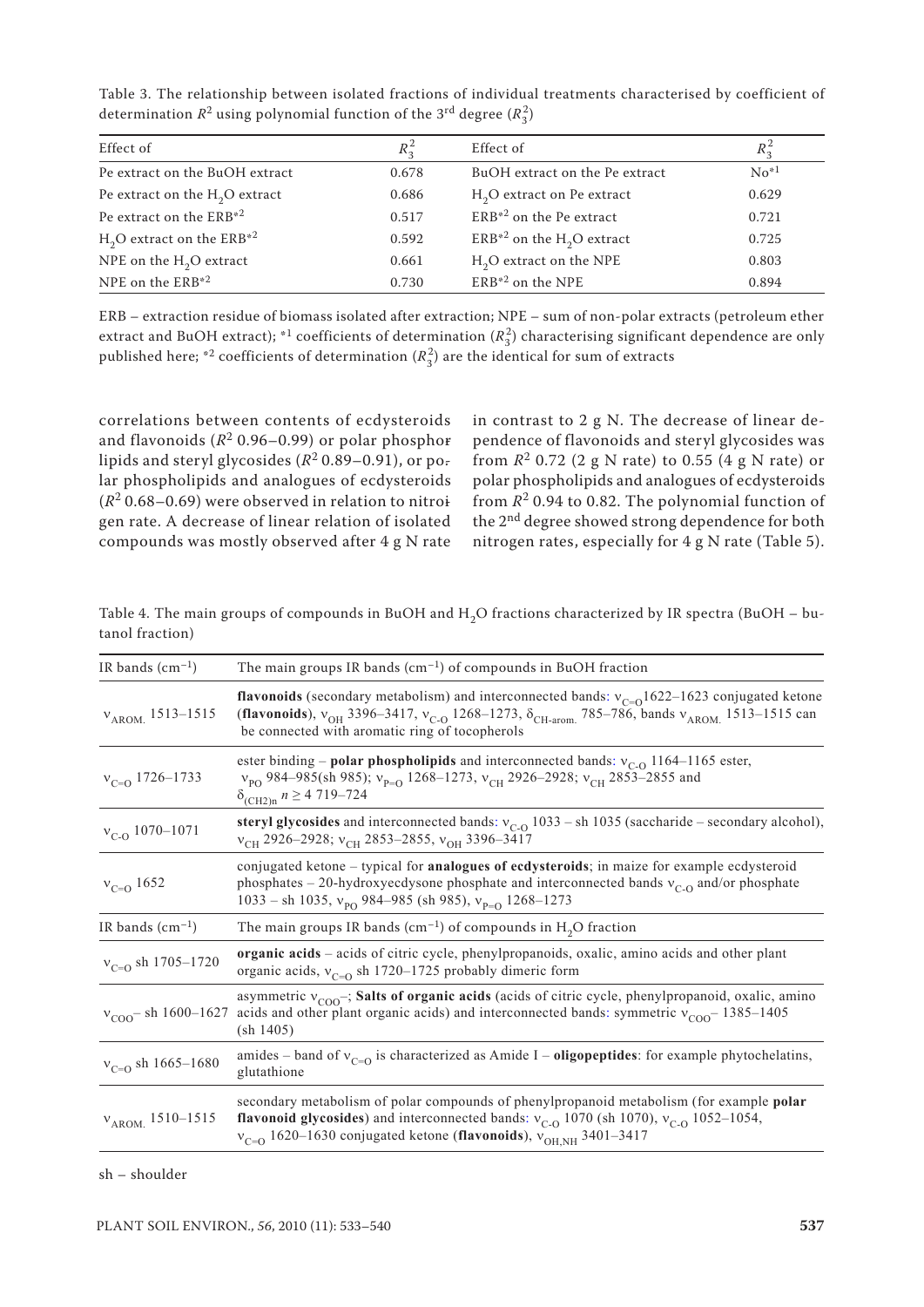Table 5. The relationship between isolated compounds of BuOH fraction of individual treatments and sampling periods characterised by coefficient of determination  $R^2$  using linear  $(R_1^2)$  and polynomial function of the 2<sup>nd</sup> degree  $(R_2^2)$ 

| Effect of            | $R_1^2$ | $R_2^2$ | Effect of                     | $R_1^2$ | $R_2^2$ |
|----------------------|---------|---------|-------------------------------|---------|---------|
|                      | 0.993   | 1.000   | $CK$ - $F$ on the $CK$ - $AE$ | 0.993   | 1.000   |
| CK-AE on the CK-F    | 0.980   | 1.000   |                               | 0.961   | 0.999   |
|                      | 0.688   | 0.788   |                               | 0.688   | 0.733   |
| CK-AE on the GS-SG   | 0.684   | 0.987   | GS-SG on the CK-AE            | 0.684   | 0.975   |
| CK-F on the GS-SG    | 0.723   | 0.791   | GS-SG on the CK-F             | 0.723   | 0.793   |
|                      | 0.547   | 0.995   |                               | 0.547   | 0.961   |
| ES-PPhL on the CK-AE | 0.882   | 0.998   | CK-AE on the ES-PPhL          | 0.882   | 0.985   |
|                      | 0.733   | 0.998   |                               | 0.733   | 0.997   |
| ES-PPhL on the AS-F  | 0.651   | 0.653   | AS-F on the ES-PPhL           | 0.651   | 0.828   |
|                      | 0.001   | 1.000   |                               | 0.001   | 0.675   |
| ES-PPhL on the GS-SG | 0.889   | 0.906   | GS-SG on the ES-PPhL          | 0.889   | 0.995   |
|                      | 0.914   | 0.998   |                               | 0.914   | 1.000   |
| ES-PPhL on the CK-AE | 0.947   | 0.998   | CK-AE on the ES-PPhL          | 0.947   | 0.992   |
|                      | 0.824   | 0.999   |                               | 0.824   | 0.999   |

CK-AE – conjugated ketone – typical for analogues of ecdysteroids (band:  $v_{C=O}$  1652/cm); CK-F – conjugated ketone–flavonoids (bands:  $v_{C=0}$  1622–1623/cm); GS-SG – glycosyl substances–steryl glycosides (bands:  $v_{C=0}$ 1070–1071/ cm); AS-F – aromatic substances–flavonoids (bands:  $v_{AROM}$  1513–1515/cm); ES-PPhL – ester substances–polar phospholipids (band:  $_{C=O}$  1726–1733/cm)

The results confirmed the effect of more factors (not only N nutrition) on biosyntheses of isolated compounds.

Analyses of individual variants treated with nitrogen showed that metabolism of phospholipids and steryl glycosides contained in BuOH

Table 6. The relationship between isolated compounds of  $H<sub>2</sub>O$  fraction of individual treatments and sampling periods characterised by coefficient of determination  $R^2$  using linear  $(R_1^2)$  and polynomial function of the 2<sup>nd</sup> degree  $(R_2^2)$ 

| Effect of           | $R_1^2$ | $R_2^2$ | Effect of           | $R_1^2$ | $R_2^2$ |
|---------------------|---------|---------|---------------------|---------|---------|
| OA on the amides    | 0.197   | 0.468   | amides on the OA    | 0.197   | 0.952   |
|                     | 0.632   | 0.677   |                     | 0.632   | 0.984   |
|                     | 0.093   | 0.743   |                     | 0.093   | 0.856   |
| OA on the CK-FG     | 0.775   | 0.824   | CK-FG on the OA     | 0.775   | 0.989   |
|                     | 0.057   | 0.967   |                     | 0.057   | 0.401   |
| OA on the SOA       | 0.617   | 0.643   | SOA on the OA       | 0.617   | 0.906   |
| Amides on the CK-FG | 0.855   | 0.856   | CK-FG on the amides | 0.855   | 0.941   |
|                     | 0.971   | 0.991   |                     | 0.971   | 0.998   |
| Amides on the SOA   | 0.221   | 0.283   | SOA on the amides   | 0.221   | 0.417   |
|                     | 0.997   | 0.997   |                     | 0.997   | 0.997   |
|                     | 0.562   | 0.626   |                     | 0.562   | 0.755   |
| CK-FG on the SOA    | 0.956   | 0.990   | SOA on the CK-FG    | 0.956   | 0.967   |

OA – organic acids (bands:  $v_{C=O}$  1705–1725/cm); amides (bands:  $v_{Amide}$  1665–1680/cm); AS-FG–aromatic substances–flavonoid glycosides (bands: ν<sub>AROM</sub> 1510–1515/cm); SOA – salts of organic acids (symmetric ν<sub>COO</sub>– 1385–1405/ cm), including oxalate (band:  $v_{COO}$ - 1385/cm); CK-FG – conjugated ketone–flavonoid glycosides (bands:  $v_{C=O}$ 1620–1630/cm)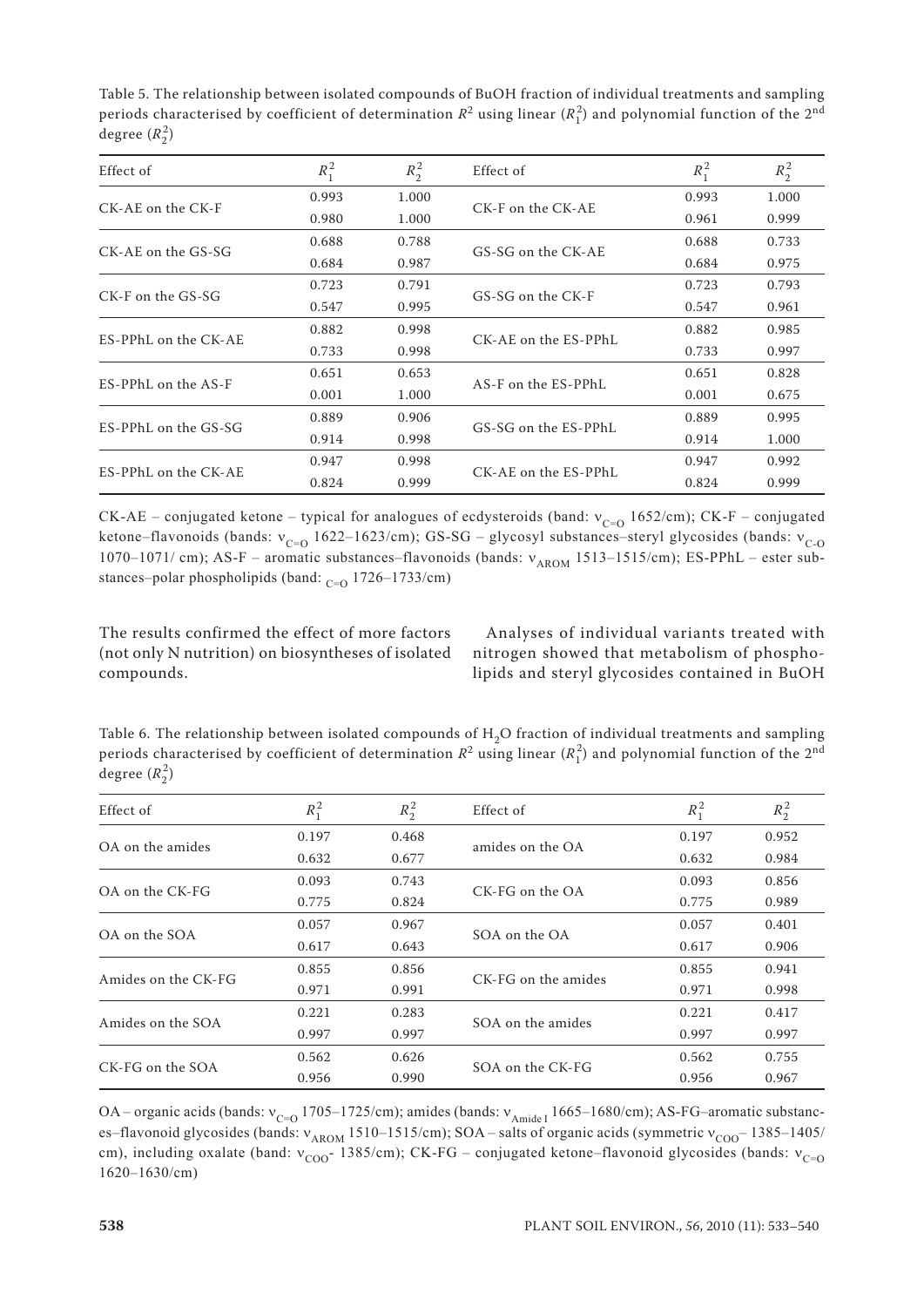fraction is connected with regulation of ecdysteroids metabolism. Metabolism of ecdysteroids is also connected with metabolism of flavonoids – compounds protected the cells against oxidative stress. Liu et al. (2010) and Rubin et al. (2009) confirmed the influence of nitrogen nutrition on the secondary metabolism and synthesis of flavonoids. According to our results and according to Pavlík et al. (2010b) the role of ecdysteroids in plants is connected with function of flavonoids, for example protection against oxidative stress. The relation between polar phospholipids (probably double bonds of unsaturated fatty acids) and flavonoid compounds was not confirmed.

The relative contents of compounds isolated from plants growing after application of 2 g N into water fraction were affected by sampling period (Table 6). The effect of nitrogen form was not observed. We can see the relationship mainly between amide substances of oligopeptides (for example glutathione – band amide I 1665–1680/ cm) and bands of organic acids and their salts (1385–1405/ cm). The correlation was calculated for typical band (1385/cm) for oxalates and bands characterizing amides, polar metabolites of phenylpropanoid metabolism and organic acids. Linear dependences of relative contents of organic acids and amides (*R*<sup>2</sup> 0.20) or organic acids and very polar flavonoid glycosides  $(R^2 0.09)$  or organic acids and their salts  $(R<sup>2</sup> 0.06)$  or amides and salts of organic acids  $(R<sup>2</sup>$ 0.22) were low. After application of 4 g N linear dependences were increased (*R*2 0.63, 0.78, 0.62 and 1.00). For 4 g N treatments we can observe especially the effects of N nutrition. Both N rates affected linear correlations of relative contents of amides and polar flavonoid glycosides (*R*2 0.86 and 0.97) or polar flavonoid glycosides and salts of organic acids  $(R^2 0.56$  and 0.96). Biosyntheses of compounds contained in water fraction were affected only by one basic factor, or by major gene. This finding resulted in the fact that the calculation of polynomial function of the 2<sup>nd</sup> degree showed mostly similar dependences. The linear correlations were not close therefore we can suppose the effect of minor genes. These genes have a minor effect on biosyntheses of isolated compounds and this effect is typical for polygenic trait of phenotypic or genotypic variance.

Differences of individual experimental treatments showed the effect of nitrogen nutrition on significant relation between metabolism of oligopeptides and polar substances of phenylpropanoid metabolism (for example polar flavonoid glycosides) and also correlation amides and oxalates (Table 6). Werner and

Schmidt (2002) described the formation of ammonia salts of organic acids in plants. According to Morita et al. (2004) ammonium ions induce formation of oxalic acid and its ammonium salt from ascorbic acid and simultaneously increase the activity of oxalate oxide. Oxalate oxide participates in developmental processes by producing  $H_2O_2$ , which is involved in the oxidative cross-linking of cell wall polymer (Morita et al. 2004) in addition to protecting against fungal infection (Bolwell and Wojtaszek 1997) and producing pathogenesis-related protein (Chamnongpol et al. 1998). These results confirmed that oxidative stress is affected by nitrogen application by the CULTAN method. The plants responded to stress by formation of salts (mainly salts of oxalic acid) and polar substances of phenylpropanoid metabolism (for example flavonoids). This response is confirmed by strong dependence of amide substances and flavonoids and also organic acids (including their salts) and flavonoids.

#### **REFERENCES**

- Bölling C., Fiehn O. (2005): Metabolite profiling of *Chlamydomonas reinhardtii* under nutrient deprivation. Plant Physiology, *139*: 1995–2005.
- Bolwell G.P., Wojtaszek P. (1997): Mechanisms for the generation of reactive oxygen species in plant defense – a broad perspective. Physiological and Molecular Plant Pathology, *51*: 347–366.
- Britto D.T., Kronzucker H.J. (2002):  $\mathrm{NH}_4^+$  toxicity in higher plants: a critical review. Journal of Plant Physiology, *159*: 567–584.
- Cevallos-Cevallos J.M., Reyes-De-Corcueraa J.I., Etxeberriaa E., Danyluka M.D., Rodrick G.E. (2009): Metabolomic analysis in food science: a review. Trends in Food Science and Technology, *20*: 557–566.
- Chamnongpol S., Willekens H., Moeder W., Langebartels C., Sandermann H., Van Montagu A., Inze D., Van Camp W. (1998): Defense activation and enhanced pathogen tolerance induced by  $H_2O_2$  in transgenic tobacco. Proceedings of the National Academy of Sciences of the United States of America, *95:* 5818–5823.
- Dominguez-Valdivia M.D., Aparicio-Tejo P.M., Lamsfus C., Cruz C., Martins-Loucao M.A., Moran J.F. (2008): Nitrogen nutrition and antioxidant metabolism in ammonium-tolerant and -sensitive plants more options. Physiologia Plantarum, *132*: 359–369.
- Howarth J.R., Parmar S., Jones J., Shepherd C.E., Corol D.-I., Galster A.M., Hawkins N.D., Miller S.J., Baker J.M., Verrier P.J., Ward J.L., Beale M.H., Barraclough P.B., Hawkesford M.J. (2008): Co-ordinated expression of amino acid metabolism in response to N and S deficiency during wheat grain filling. Journal of Experimental Botany, *59*: 3675–3689.
- Kähkönen M.P., Hopia A.I., Vuorela H.J., Rauka J.P., Pihlaja K., Kujala T.S., Heinonen M. (1999): Antioxidant activity of plant